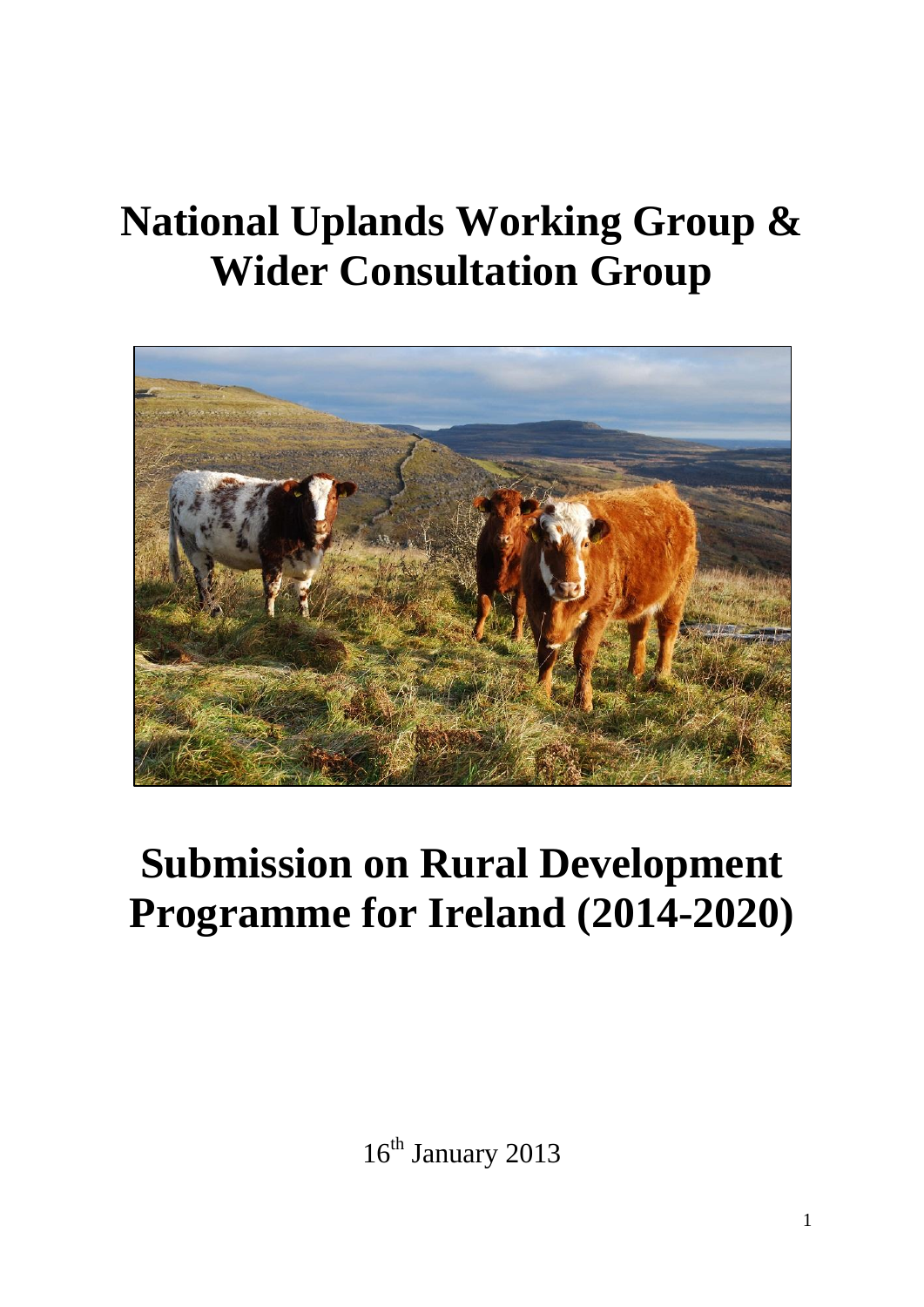# **Future National Upland Rural Development Measures**

Submission to Department of Agriculture Food & Marine

# **Background to Submission**

A range of stakeholders, including farming organisations, environmental organisations and government bodies involved in agriculture and nature conservation attended a workshop on the  $9<sup>th</sup>$  October 2012 to determine the best way to support appropriate and sustainable farming in the Uplands under the next Rural Development Programme (RDP). The workshop arose out of the ongoing work of various bodies to build a shared vision for the sustainable future of Ireland's upland areas and to do so through partnership building. One outcome of the workshop was the formation of a National Uplands Working Group, and a wider Consultation Group, to develop a suite of measures that could be incorporated into the next RDP.

#### **Contributing Organisations**

The following bodies: Irish Farmers Association; Irish Cattle and Sheep Farmers' Association; Irish Creamery Milk Suppliers Association; Department of Arts, Heritage and the Gaeltacht (National Parks and Wildlife Service); Department of Environment, Community and Local Government; Teagasc; The Heritage Council; European Forum on Nature Conservation and Pastoralism; Burren Farming for Conservation Programme; BirdWatch Ireland; Irish Peatland Conservation Council; Irish Uplands Forum; Wicklow Uplands Council; Mountaineering Ireland; Golden Eagle Trust; National Association of Regional Game Councils; Wicklow Cheviot Sheep Owners Association; Irish Landowners Organisation; Institute of Technology Sligo (Department of Environmental Science); Vincent Wildlife Trust and South Kerry Development Partnership, are party to this submission and are represented on the National Uplands Consultation Group.

The group now wishes to make the following submission for the inclusion of specific measures which will help address the issues faced in Upland areas in the Rural Development Programme for Ireland (2014-2020). The submission concentrates on a targeted agri-environment measure under Article 29 and incorporates associated Articles 15, 16 and 36. Article 31 (Natura 2000 and Water Framework Directive payments) and Article 32 - 33 (Payments to areas facing natural or other specific constraints) are also very relevant to the uplands. The submission is an initial version of the full submission. The National Uplands Working Group is hopeful it will be afforded the opportunity to unpack the full submission in due course.

# **The Importance of Ireland's Uplands & Key Issues**

The Irish uplands have very special significance for Irish society. They are a high quality, living, lived-in farmed landscape. They are a rich tapestry of heritage and biodiversity and are a critically important component of the Irish make-up. The uplands are the place of work of farmers and foresters, and a place of recreation and community well-being for society in general. They are a distinct landscape type in an Irish context. There now exists an urgent need for a specific suite of measures to address the crisis in upland farming and to support rural communities in Ireland's upland areas. Some of the key issues facing the Irish uplands include:

- Low average farm income, with a disproportionally high dependency on direct farm payments among the upland farmers. In many upland farm households, the age profile is skewed to more elderly farmers, with poor, or no, succession plans in place and limited interest by younger farmers to take on traditional upland farm practices.
- In recent years, upland farming has been shaped by off-farm employment, SAC designations and the requirements of agri-environmental schemes which, for the most part, have not taken account of local land conditions, resulting in a farming system where traditional farm practices and skills have been lost and where land abandonment is on the increase.
- Overgrazing and Undergrazing destocking has led to a significant decline in livestock numbers grazing upland areas. While certain upland areas, negatively impacted by overgrazing in the past, continue to be a problem, undergrazing has now emerged as major concern in several upland areas.
- Purple moor grass (*Molinia*), traditionally grazed by the cattle, is now becoming dominant in some upland areas leading to a denigration of floristic biodiversity of upland areas and increasing the risk of fire. In the east there has been a decline in heather burning management leading to a change in vegetation structure and an increase in the risk of uncontrolled burns.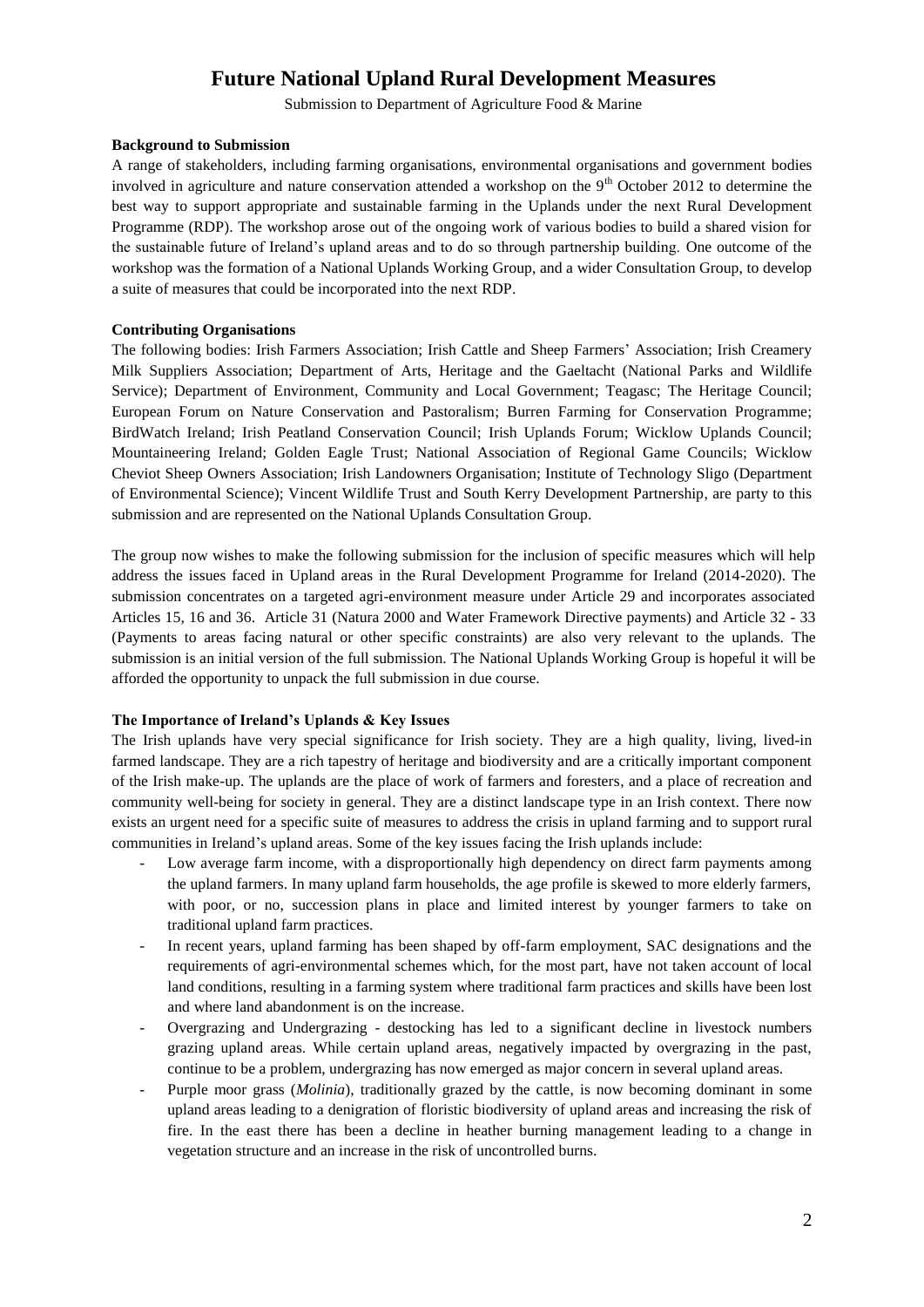- There is also an increasing problem of erosion of track-ways and paths on certain upland areas due to recreational activity and problems such as scrub encroachment (including bracken) and the spread of invasives (Rhododendron and *Gunnera*)
- Upland landscapes have considerable cultural value and possess a long legacy of human settlement. In earlier times these areas were extensively farmed and were also exploited for their mineral wealth and woodland resources. This has created a rich legacy of monuments such as hilltop cairns, ancient field systems, hut sites and enclosures as well as particular types of vernacular architecture. The preservation of archaeological upland complexes has been due to extensive traditional farming practices and the continued survival of such practices is essential for the preservation and visibility of much upland archaeology. To date the State's programmes of archaeological mapping and recording have not sufficiently surveyed upland areas and more intensive surveys are only beginning to understand and reveal the scale of this resource. Agri-environment measures which assist in the preservation and visibility of this valuable resource are urgently required

Farming in Ireland's uplands is principally responsible for the rich biodiversity to be found in the hills and incorporates a large proportion of Irelands High Nature Value (HNV) farmland. It needs to be supported and encouraged. The proposals outlined hereunder are specifically designed to offer such support. In a wider context, there is an urgent need for a holistic and area-based approach to support upland areas, with a clearer integration of policies across government departments, agencies, authorities and interest groups. Policy measures, legislation and local supports should be focused on maintaining communities, supporting upland farming practices and conserving upland landscapes.

# **Future National Upland Rural Development Measures**

The next RDP must include specific measures to meet the requirements of Ireland's upland areas. The measures should be targeted at upland farmers who commit to managing land that has a high percentage of semi-natural vegetation. The semi-natural vegetation will include dry heath, wet heath, blanket bog, upland acid grasslands, species-rich *Nardus* grasslands, *Molinia* meadows, montane heaths, montane grasslands and other habitat types associated with extensive upland systems. The nature of Ireland's Atlantic climate means that "upland" vegetation can occur down to sea level, therefore character of the land and not altitude could define eligibility.

National Upland Rural Development Measures are vital for Ireland to meet requirements under the European Agricultural Fund for Rural Development (EAFRD) as they contribute directly to:

#### **The competitiveness of agriculture;**

Based on figures for the Single Farm Payment scheme, the counties with the lowest average per hectare payment are Donegal, Leitrim, Mayo, Kerry, Sligo and Galway. These are counties which contain the greatest extent of Irish Uplands. Specific upland Rural Development measures will start to address this imbalance and will thus help maintain agricultural production in areas with specific natural constraints where there is risk of land abandonment

#### **The sustainable management of natural resources, and climate action;**

The Irish uplands incorporate a large area of the country's semi-natural vegetation and also encompass a substantial proportion of designated Natura 2000 sites. Past agricultural policies have resulted in negative impacts through overgrazing, whilst the decoupling associated with the present agricultural policy is leading to abandonment. The net result is that significant areas of Ireland's uplands are not in favourable conservation status due to the dual forces of abandonment and intensification. A new approach is therefore required to meet Ireland's obligations under Target 1 of the EU 2020 Biodiversity Strategy.

In relation to climate change, the degradation of peatlands is now recognised as a major and growing source of anthropogenic greenhouse gas emissions. Carbon dioxide emissions from peatland drainage, fires and exploitation are estimated to currently be equivalent to at least 3,000 million tonnes per annum or equivalent to more than 10% of the global fossil fuel emissions. Peatland restoration resulting in reduced greenhouse gas emissions is seen as a very cost-effective measure for long-term climate change mitigation and adaptation. Therefore National Upland Rural Development Measures will contribute directly to sustainable management of natural resources, and climate action.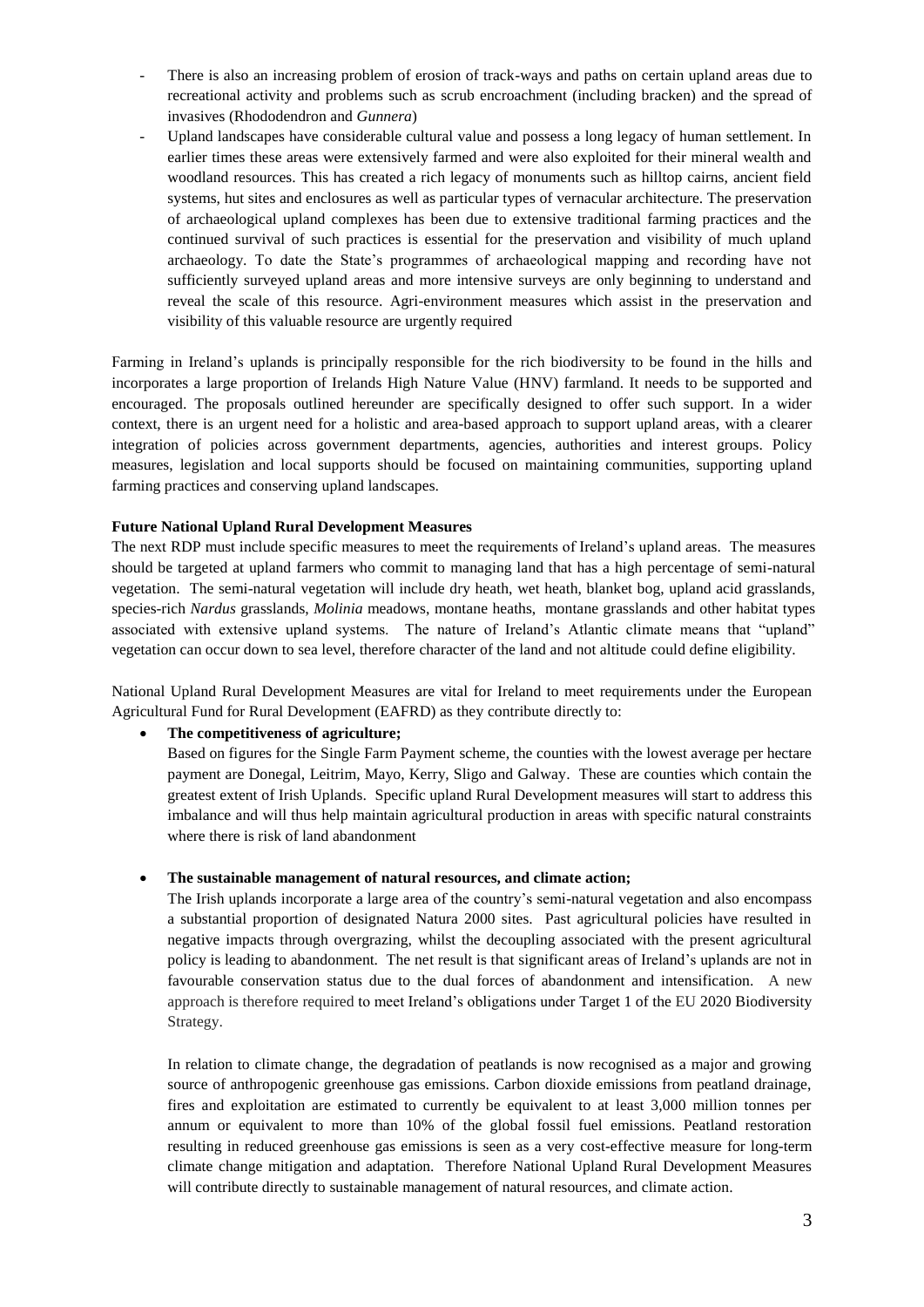# **A balanced territorial development of rural areas.**

National Upland Rural Development Measures will improve targeting of financial support which will lead to increased rural employment, allow greater promotion of rural economic diversification and encouragement of diversity in farming systems through improving conditions for small farms and local markets. It will keep farmers actively farming and will help maintain the viability of the farming operation itself, while enhancing the conservation status of such upland areas.

These objectives can be achieved through funding specific measures which address five of the six priorities for rural development:

- **1. Fostering knowledge transfer and innovation** Article 15 Knowledge transfer and information actions Article 16 Advisory services, farm management and farm relief services **2. Enhancing competitiveness of all types of agriculture and enhancing farm viability** Article 32 - 33 Payments to areas facing natural or other specific constraints Article 18 Investments in physical assets Article 20 Farm and business development
- **3. Promoting food organisation and risk management** (Not applicable)
- **4. Restoring, preserving and enhancing ecosystems and promoting resource efficiency and supporting the shift towards a low carbon and climate resilient economy**
	- Article 28 Setting up of producer groups
	- Article 29 Agri-environment climate
	- Article 31 Natura 2000 and Water Framework Directive payments
	- Article 36 Co-operation Article 8 Thematic sub-programmes
- **5. Promoting social inclusion, poverty reduction and economic development in rural areas** Article 21 Basic services and village renewal in rural areas Article 42 – 45 LEADER

While not limiting measures, the most applicable of the financial measures available for an Upland Strategy include:

Article 8 Thematic sub-programmes Article 31 Natura 2000 and Water Framework Directive payments Article 32 -33 Payments to areas facing natural or other specific constraints Article 36 Co-operation Article 29 Agri-environment - climate Article 15 Knowledge transfer and information actions Article 16 Advisory services, farm management and farm relief services

# **Article 8 Thematic sub-programmes**

Member states can include thematic sub-programmes within their RDPs. These sub-programmes should combine a higher rate of aid to the beneficiaries**.** Whilst recent CAP proposals give examples ranging from young farmers to short supply chains, further communication with the EU indicates that this is not an exhaustive list and other thematic sub-programmes are possible (providing they contribute to the EU priorities for rural development and a SWOT and ex-ante analysis justifies the selection of a given thematic sub-programme). The use of Article 8 allows for more targeted schemes for particular areas and could be used for a targeted uplands/High Nature Value (HNV) sub-programme, or the programme could be incorporated into an agrienvironment scheme under Article 29.

# **Article 29 Agri-environment - climate**

Article 29, the agri-environment measure, provides the best opportunity to support upland farmers through a series of targeted payments. The EC has accepted that better targeting of agri-environment payments is necessary in the framework of the CAP post-2013. In order to improve targeting in Ireland, future agrienvironment policies and measures should be delivered via a national upland agri-environment scheme, with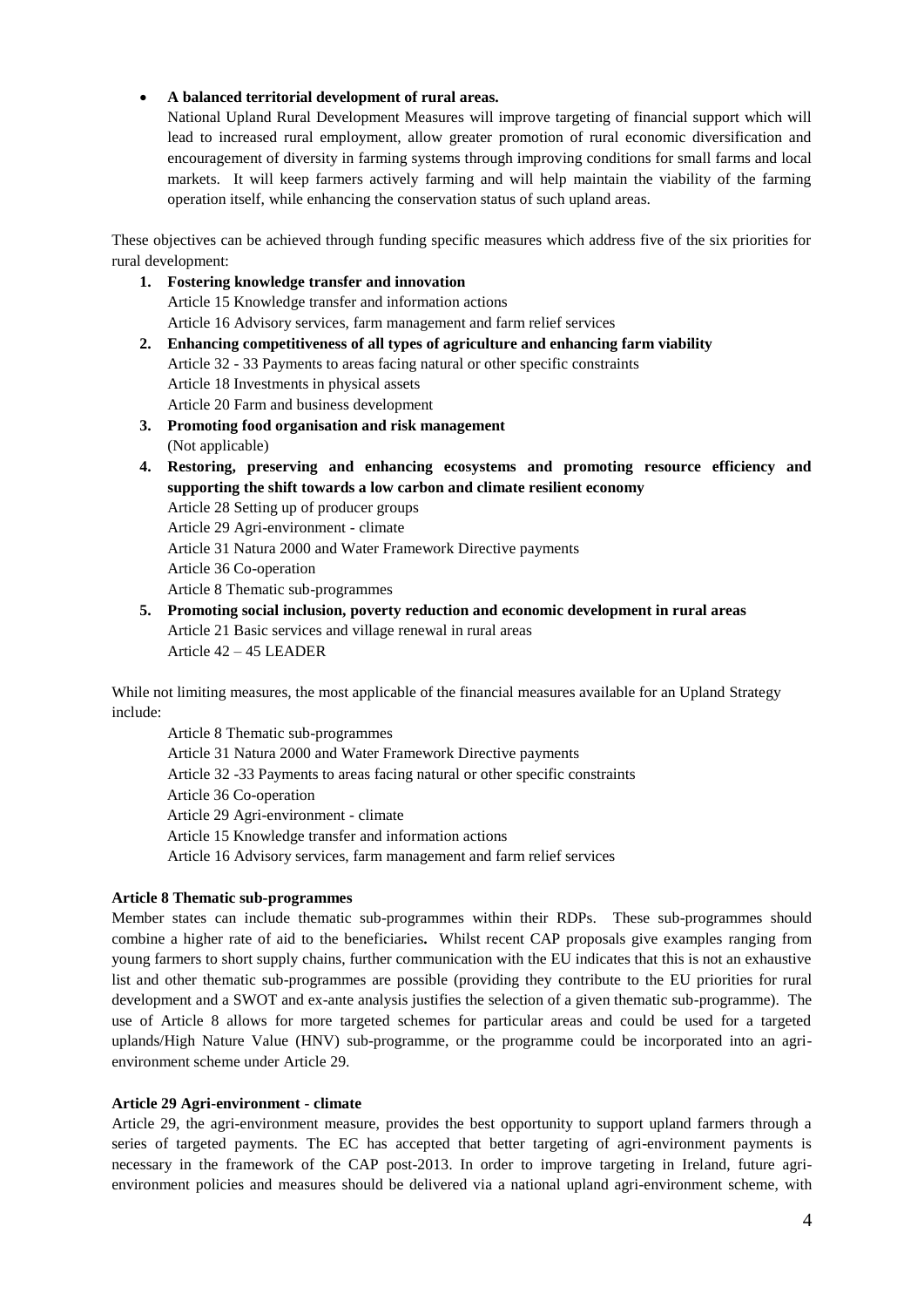targeted options available to meet the needs of specific areas. Such a targeted approach will have numerous associated benefits, as sustainable management of the uplands will have positive implications for biodiversity, carbon storage, carbon off-setting against agricultural intensification in other areas within Ireland, water quality, flood mitigation and tourism. These outcomes will all contribute to the Rural Development Programme's objectives and priorities.

It is proposed that a specific agri-environment scheme for the uplands should be developed for incorporation into Ireland's Rural Development Plan. The scheme will focus on the maintenance and re-introduction of sustainable farming practices to restore, preserve and enhance ecosystems dependent on agriculture. It will also incorporate enhancement measures required to meet the programme's objectives. The requirements of the scheme will go beyond those required under Good Agricultural and Environmental Condition (GAEC). It will also differ from the existing LFA scheme as the new measures will be targeted to semi-natural areas, with specific interventions available to enhance their condition. This measure can also help address issues involving collective commonage management, as commitments undertaken by groups of farmers can incur payments to cover transaction costs to a value of up to 30% of the premium paid for the agri-environment - climate commitments.

This submission recommends a **tiered structure** of payments as outlined in Figure 1. Such an approach will deliver more targeted payments, tailored to the needs of the site/farm. Tier 1 will apply to all farms in receipt of Single Farm Payment (SFP) and who meet the requirements of the proposed greening measure and Cross Compliance. The agri-environment scheme (Tier II and III) would be available to those farmers who select options that go beyond the Tier I requirements. Tier II will be targeted at all farmland and designed to meet the Water Framework Directive, and will deliver general biodiversity and climate actions. Examples of work under Tier II would include options for hedgerow management, stone walls, margins, native tree planting, riparian margins, wild bird cover, nutrient management, rare breeds, green cover, and management of heritage sites. Tier III options will be available for farms with a significant proportion of semi-natural vegetation such as is found in Irish uplands areas. This tier could be adapted to include options for other HNV farms types or for specific species such as freshwater pearl mussel, lesser horseshoe bat, hen harrier, chough and other upland birds of conservation concern as listed on amber and red lists, e.g. Red Grouse. By their nature, Tier III options would be more complex than Tier II options and would demand greater inputs from the farmer. Tier III options would be a voluntary component within the agri-environment scheme and targeted at farmers who wish to maximise and maintain the high nature value of their farm. Tier II and III measures should be administered under the one system to reduce costs and burden and improve efficiencies from both a government and farmer perspective.

# **Figure 1: A tiered and targeted approach to Ireland's agri-environment schemes**

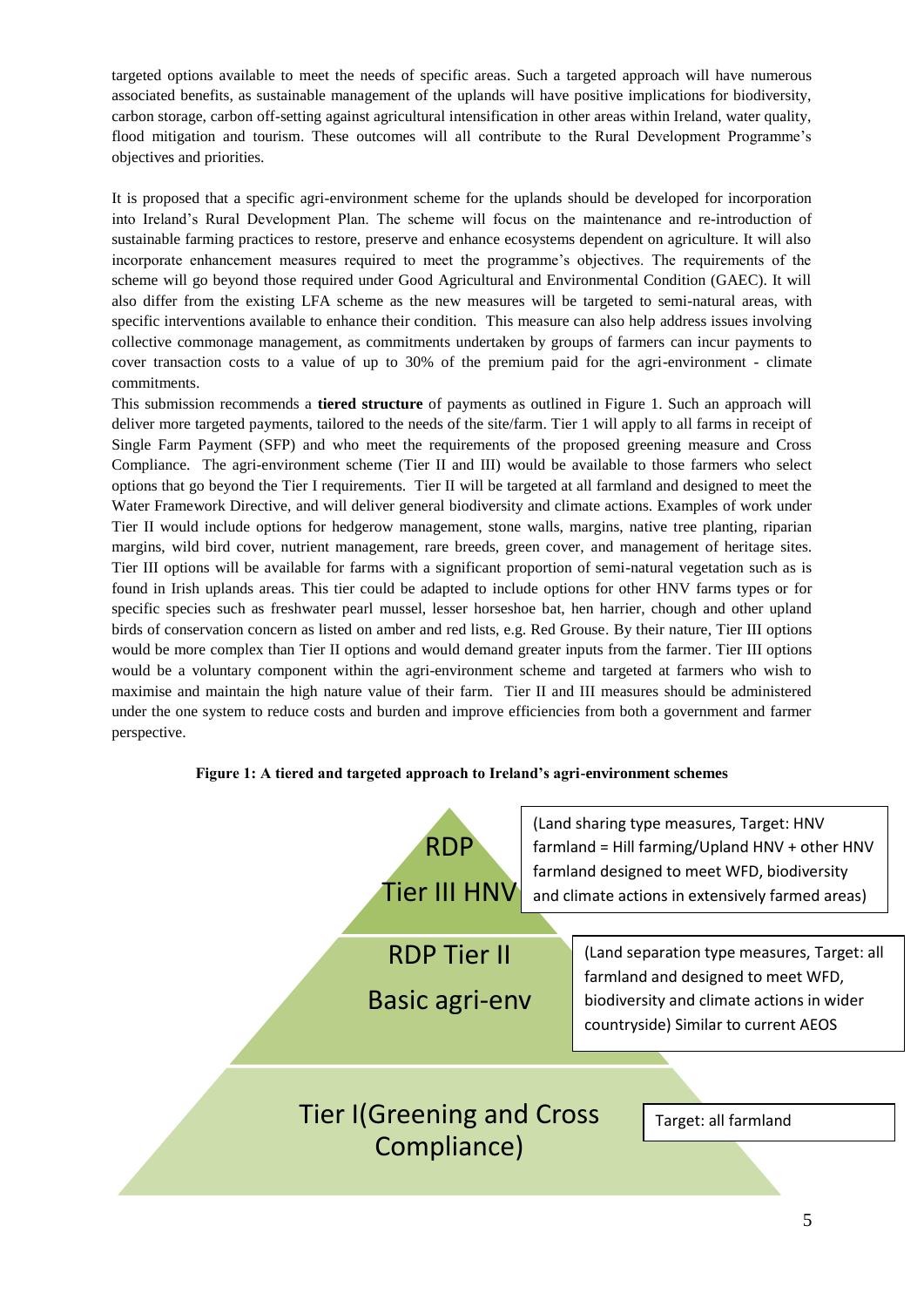#### **An Uplands agri-environment scheme**

This submission advocates for an outputs-driven scheme. Past schemes have not incorporated this concept and therefore have not maximised the contribution farmers can make in managing land for a desired outcome. The Burren Farming for Conservation Programme (BFCP) has been lauded throughout Europe as a great example of an outputs-driven scheme which incorporates a high level of farmer input, simple farm plans and which rewards farmers for the quality of their habitat. An outputs-driven scheme ensures farmers whose farmland habitats are in the best condition will achieve higher returns. The aim of an Uplands agri-environment scheme would be to provide the advice and measures to encourage farmers to manage land in a way that maintains the integrity of the site in question and encourages them to adopt management practices which will lead to an improvement in the condition of other areas within the farm.

The approach is for a whole farm scheme that encompasses the green (in-bye) land and the outlying seminatural areas. All the land on the farm would come under Tier II at a generally lower rate of payment, with options for the farmer to select higher-level (Tier III) commitments that deliver greater environmental and public good. Tier II options may include *inter alia* hedgerow regeneration, stone walls, margins, native tree planting, riparian margins, wild bird cover, nutrient management, rare breeds, green cover, management of heritage sites. Upland farmers would then also be eligible for Tier III options which would focus on areas of semi-natural vegetation. Both Tier II and Tier III options are voluntary.

The structure of the scheme will encourage farmers to manage land in a way that will improve the overall condition of the habitat(s). Measures to aid this will include:

- 1. a targeted output payment to encourage farmers to improve the habitat condition as outlined above,
- 2. grazing and associated management to achieve a favourable condition,
- 3. a targeted programme of works to enable sustainable management

Under the plan the farmer will receive a map outlining obligations under Tier II and III and the necessary guidance documentation in a simplified plan structure. This plan will highlight the agreed commitments in reference to the map and the expected payment for each undertaking.

# **Tier III Measure 1: Targeted output payment**

Tier III will consist of three broad measures. Measure 1 is an outputs-based payment and will be determined by the quality of semi-natural vegetation in the managed plots on the farm. The payment will be determined by a 5 point scoring system which will be assessed annually by the advisor. Depending on annual condition assessment, the payment rate will be determined accordingly (see Table 1). The maximum payment rate under Tier III is calculated on the basis of the full cost of compliance. This scoring system is based on the principle that management plays a significant role in determining the condition of upland vegetation in terms of the structure of the habitats and the diversity of species present. It sets out to assess the management and habitat quality of each area in terms of both the actual management and the additional management that is needed to get it into a favourable condition. Each area is assessed by answering a series of questions, the results of which are used to calculate a final score on a scale of 1 (poor) to 5 (excellent) in terms of habitat quality. Similar assessments exist under the Commonage Framework Plan and are currently being successfully implemented by the Burren Farming for Conservation Programme. The assessment can be adapted for upland grasslands, dry heath, wet heath, blanket bog and semi-natural grasslands. Running in conjunction with the land payment system will be a targeted works programme (Measure 3) that will address the issues that prevent the habitat achieving the maximum score.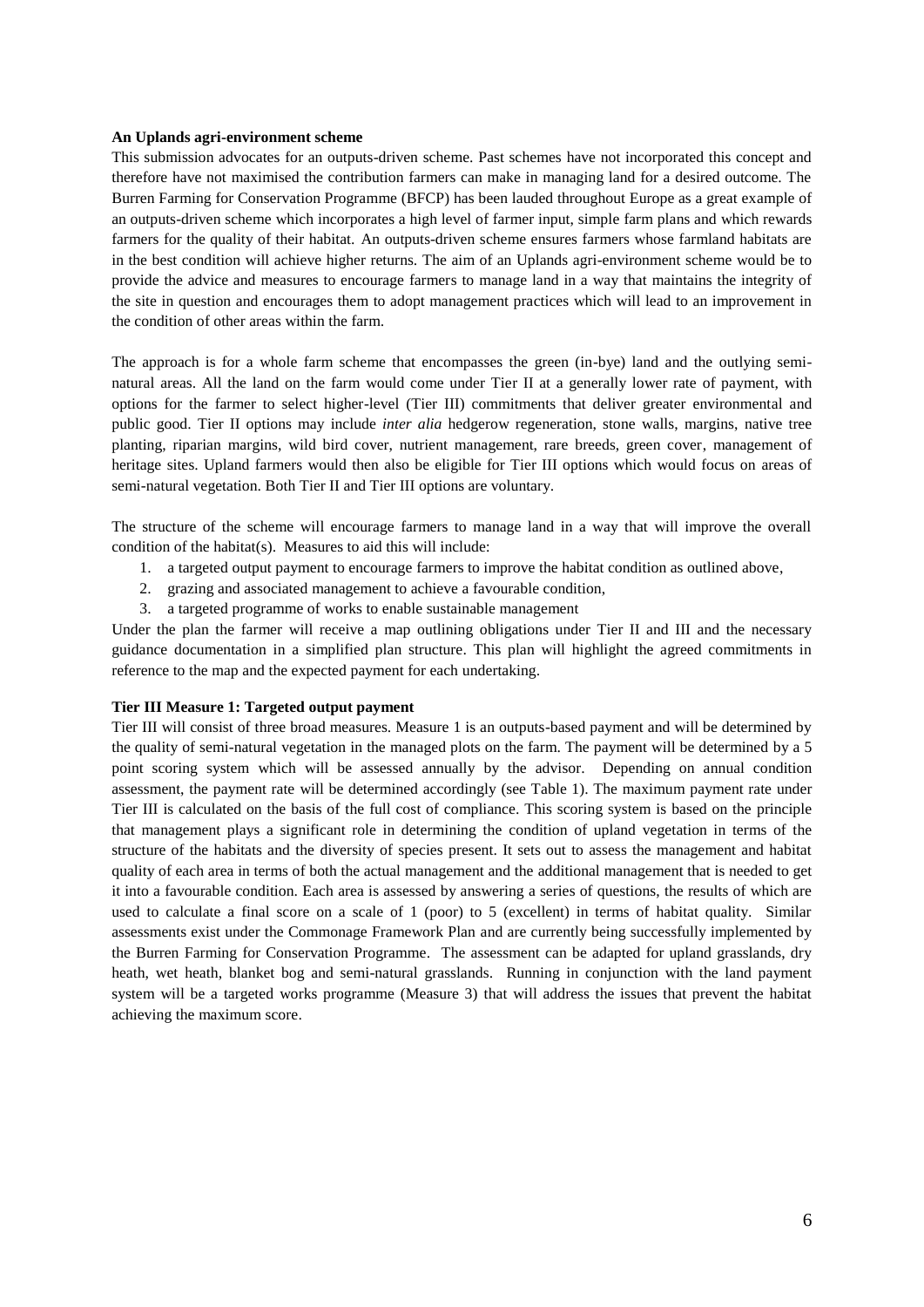| <b>Score</b> | <b>Condition</b>               | <b>Works required</b>          | <b>Payment Rate</b> |
|--------------|--------------------------------|--------------------------------|---------------------|
|              | (Examples)                     | (Examples)                     |                     |
|              | Poor overgrazed                | Reduced grazing                | 20%                 |
| 2            | Poor, undergrazed, unwanted    | Additional grazing, controlled | 40%                 |
|              | vegetation control required    | grazing. Control of            |                     |
|              |                                | scrub/unwanted vegetation      |                     |
| 3            | Fair, <i>Molinia</i> dominated | <i>Molinia</i> control         | 60%                 |
| 4            | Good but minor                 | Control of scrub/unwanted      | 80%                 |
|              | scrub/unwanted vegetation      | vegetation                     |                     |
|              | issues                         |                                |                     |
| 5            | Excellent ecological           | No additional work required    | 100\%               |
|              | condition                      |                                |                     |

|  | Table 1: Payment structure based on condition scores for Measure 1 |  |
|--|--------------------------------------------------------------------|--|
|  |                                                                    |  |

# **Tier III: Measure 2: Grazing and associated management to achieve favourable status**

Measure 2 is an advisory and guidance measure that outlines the input required to help achieve favourable condition and improve the condition of the semi-natural vegetation. The main issue affecting the condition of the uplands is the requirement for sustainable grazing management. At present the numbers of livestock are based on historical numbers less deductions through the Commonage Framework Plans (CFPs) and REPS schemes. The alternative would be to determine the sustainable stocking rate for individual areas (commonage and private land) based on the carrying capacity of the habitats present and their current condition.This measure will also highlight any additional works necessary that can be completed under Measure 3.

For commonage, this will require agreement among the shareholders through a more formal commonage management structure which will have to be established (and could be incentivised through Article 36 measures incorporated into the scheme). Determining suitable grazing levels will be problematic, but scientific literature does exist on similar habitat types within Ireland and Scotland. Initial minimum and maximum calculations from the CFPs could also be taken as starting point for calculations. This will be the starting point for the implementation of a collective management plan.

#### **Tier III: Measure 3: Targeted works programme to enable sustainable management**

Tier III will require some optional capital works which will aid in improving the management of areas of seminatural vegetation. This will work in a similar manner to procedures used in payment for works under Tier II such as hedge restoration. Maximising the contribution of the semi-improved and improved green land is essential to reduce the grazing pressure on the semi-natural areas and options to improve the condition of these areas should also be included under Measure 3. Despite its importance, many areas of permanent pasture are in poor agricultural condition as a result of recent scrub invasion with willow *(Salix* spp.) and whins (*Ulex europaeus*). Other areas are dominated by soft rush (*Juncus effusus*), greatly reducing their agricultural output. Areas of in-bye land could be improved through targeted scrub control, soft rush (*Juncus effusus*) control, improved fencing to control sheep and improvements in land fertility via nutrient management planning, where appropriate.

#### **Options to enable management under Measure 3**

**3.1 Targeted grazing with sheep:** Shepherding is no longer a common practice on hill farms in Ireland, but previous generations farmed full-time and moved their sheep around to areas where there was better grazing. Specific payments would be available for the practices that allow habitat types that are very sensitive to grazing and trampling to have very low levels of grazing or no grazing, yet allow the other habitat types to be farmed with moderate levels of grazing.

**3.2 Re-introduction of cattle grazing:** In the past cattle played a very important part in the agricultural output of the uplands, but numbers have declined dramatically over a number of years. Several factors are responsible for their decline, including the general expansion of sheep numbers under CAP in the 1980s, the preference of farmers to farm sheep under the CFPs and the need to exclude cattle from some mountain streams and the need to provide adequate wintering facilities in REPS. More recently, the high cost associated with complying with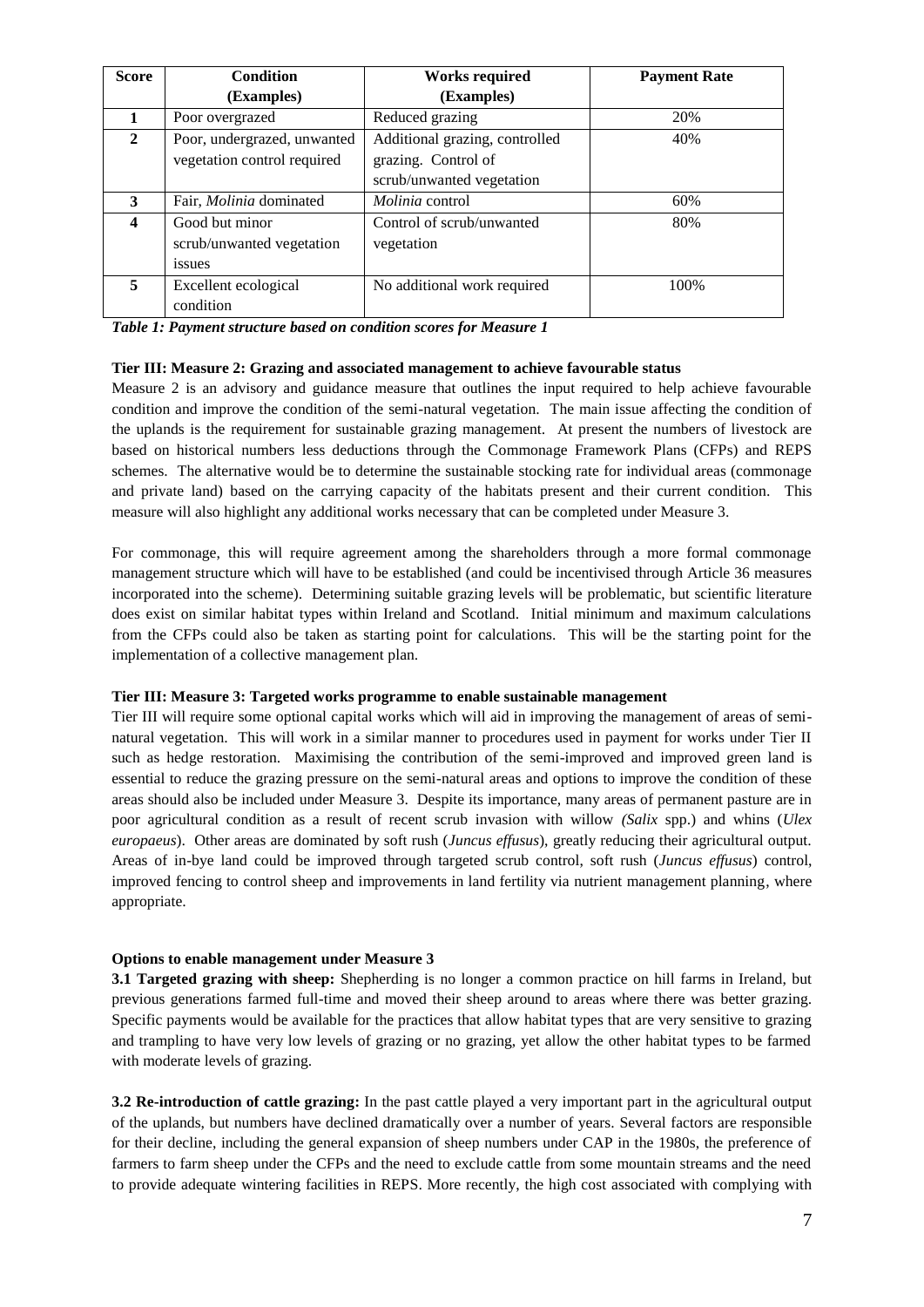slurry storage requirements under the Nitrates Directive has also prevented farmers from reverting to cattle farming.

Targeted grazing systems with cattle and sheep are widely recognised as being the best form of management for upland areas and with correct management, a controlled grazing regime using cattle on some areas could be an important management tool to improve the condition of these upland areas. On sites where appropriate this will be an important measure.

**3.3 Restoration of damaged areas:** Some areas that have been overgrazed or otherwise damaged in the past or on areas of bare soil after controlling vegetation may no longer contain sufficient seed source for successful regeneration. Funding will be available to allow small areas of eroded mineral soils and eroded or unvegetated peat to regenerate either through stock exclusion and/or management techniques such as transplanting or brashing.

**3.4 Control of purple-moor grass (***Molinia***):** Although *Molinia* is present as a typical component of many upland vegetation communities, it does become dominant in some situations, often to the exclusion of other species. Areas with almost complete *Molinia* dominance (perhaps >80%) and with few other species of interest appear to show most rapid reversion to a more diverse moorland vegetation, through a combination of mechanical techniques combined with a site-specific restoration programme.

**3.5 Fencing to aid management of specific habitats:** In the absence of shepherding, the temporary erection of stock-proof fencing to control grazing distribution on certain habitat types could be considered.

# **3.6 Control of weed species and scrub (unwanted vegetation - non-native and native species):**

Rhododendron, *Gunnera*, Whins, Willow, Bracken, Blackthorn, Birch can also encroach onto farmed areas reducing both their ecological integrity and agricultural output. Funding will be available for selective and sensitive control of encroaching species using methods that cause minimum damage to the underlying vegetation and soil structure.

**3.7 Regeneration of heather through burning and flailing:** On appropriate sites, a heather regeneration plan will be produced, outlining the extent and location of the areas to be burnt or flailed and the timing of same. Funding will be available for appropriate burning or flailing of blocks of heather moorland in a planned sequence to encourage regeneration. The aim will be to produce a patchwork of heather of different ages, which increases grazing quality, encourages livestock to graze the whole area and benefits wildlife.

**3.8 Management for specific species:** A specific agri-environment scheme for the uplands should have an option for farmers in specific areas to adapt their system to manage for targeted species. This will include specific species as listed in Annex II of the EU Habitats Directive: as well as birds protected under the Birds Directive.Examples could include measures for: Marsh fritillary; Hen harrier; Chough; Red grouse; other upland birds of conservation concern as listed on amber and red lists; catchment management for Freshwater pearl mussel. Evidence-based measures would be designed for these species specific to the land use, socioeconomic needs and in accordance with specific targets.

**3.9 Management of Upland Paths:** The Irish uplands are a source of inspiration to a great many hillwalkers from both the domestic and overseas markets. A specific agri-environment scheme for the uplands should allow payment to farmers who are willing to provide and manage walking routes in upland areas. Such provision will mean access is granted by the landowner on a permissive basis rather than as a public right, thus no public right of way is established. The management should be focused on the delivery of effective environmental management on the route and the adjoining land. It would be specifically focused on routes which link the public road with upland areas via existing paths and tracks. The management measures would include water management to address path erosion and soil loss, stone wall restoration, stone wall protection and maintenance and earth bank management. The measure would ensure permissive access to the uplands for recreation, in a manner sympathetic to upland farming activity.

These are just an indicative list of possible options in each measure and more options may be applicable and further investigation is required during the design of the programme.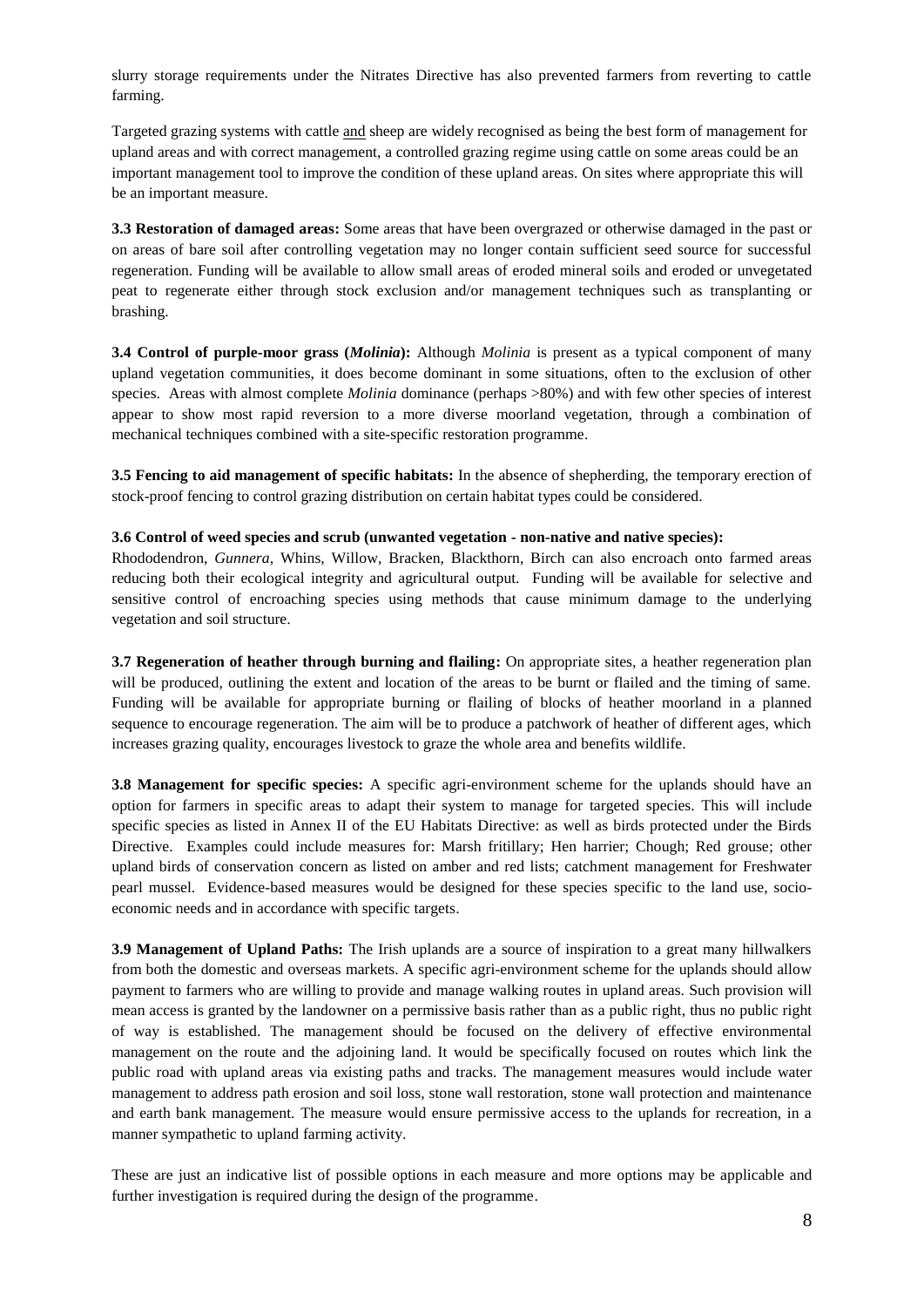## **The case for Commonage within Article 36 (Co-operation)**

Commonage in Ireland plays an important role as an agricultural, environmental, recreational and cultural resource as well as forming an important element of the farming tradition as a grazing resource. It also plays a key role in the management of habitats and the Irish landscape. Commonage can deliver environmental and public benefits including landscape quality, recreation opportunities and benefits for soils and soil carbon management, for water management and for the management of biodiversity. The total estimated area of commonage in Ireland is 422,415 ha accounting for 8.5% of the total utilised agricultural area in 2010 (CSO, 2012). In addition, circa 60% of Irish commonages have some form of nature designation (i.e. SAC, SPA or NHA). Management of Irish commonage has been problematic in past Rural Development Plans. Destocking was required on many commonages in Ireland following the findings of Commonage Framework Planning process, which was completed in 2002. There are approximately 4,500 CFPs covering approximately 440,000 ha (note: larger than the figure from CSO 2012). These have been re-monitored over the last 10 years and commonages vary in terms of their grazing condition (i.e. overgrazed, undergrazed or sustainably grazed). Currently discussions are underway to introduce a completely new management system for commonages across Ireland based on their livestock carrying potential. Part of the proposals is a requirement for all farmers using the commonage to agree on the number of ewes each shareholder can graze to ensure overall commonage minimum and maximum livestock numbers are maintained. Proposed measures in the new RDP could help in the implementation of the proposed commonage management system.

The proposed agri-environment scheme would incorporate commonages which work together to produce an overall management plan in the Tier II and Tier III structure. The co-operation measure in Article 36 offers an innovative way for farmers to work together along with state bodies to ensure good commonage management. Article 36 allows support for drawing up a management agreement with shareholders, running costs of the cooperation, direct costs of specific projects and promotional costs. Alternatively Article 29 allows a maximum level of premium of 30% instead of 20% where farmers collaborate together. Therefore additional incentives are available for commonage shareholders to form a management structure. Article 36 should be included in the Irish RDP as it can be used for pilot projects (e.g. on commonage), the development of new practices, processes and technologies in the uplands, collective approaches to environmental projects and ongoing environmental practices. Specific commonage management plans can be demonstrated with the results disseminated to a wider base.

To encourage uptake among shareholders it is possible to provide funding under Article 16 (Advisory services, farm management and farm relief services). Advisors can help to establish new formal groups, facilitate and encourage commonage shareholders to establish a formal group and apply for agri-environment schemes and grazing plans under the new commonage management system.

#### **Farm advisory service and knowledge transfer requirements (Article 15 and 16)**

The scheme will require an advisory input from suitable qualified personnel to advise on the agri-environmental management of the habitats and the associated works required. This can be funded through Article 16. The advisory support needs to be a "bottom-up" approach and based on the development of a face-to-face relationship between the upland farmer and their farm advisor. The approach of the farm advisor must show understanding and an appreciation of the individual situation and circumstance of upland farmers.

The farm advisory support must be participatory in nature and delivery. It should focus on the participation and co-operation of farmers, advisors, nature conservation bodies (where applicable – Teagasc, NPWS, Coillte, IFI, EPA, etc) and consumers (e.g. local food producers, local hillwalking clubs). Upland farmers bring their unique experience of managing the uplands and hence this experience should inform their farm plans. The conservation bodies bring their knowledge and understanding of upland habitats and species and the requirements to maintain and enhance the conservation status of the Irish uplands and thus the farm advisor must seek to act as a bridge between both, as necessary.

The ability to transfer experiences from farm to farm and region to region within Ireland can be funded through Article 15. A specific agri-environment scheme for the uplands should seek to disseminate information and mainstream best practice through farmer/advisor training, "training the trainer" sessions, model demonstration